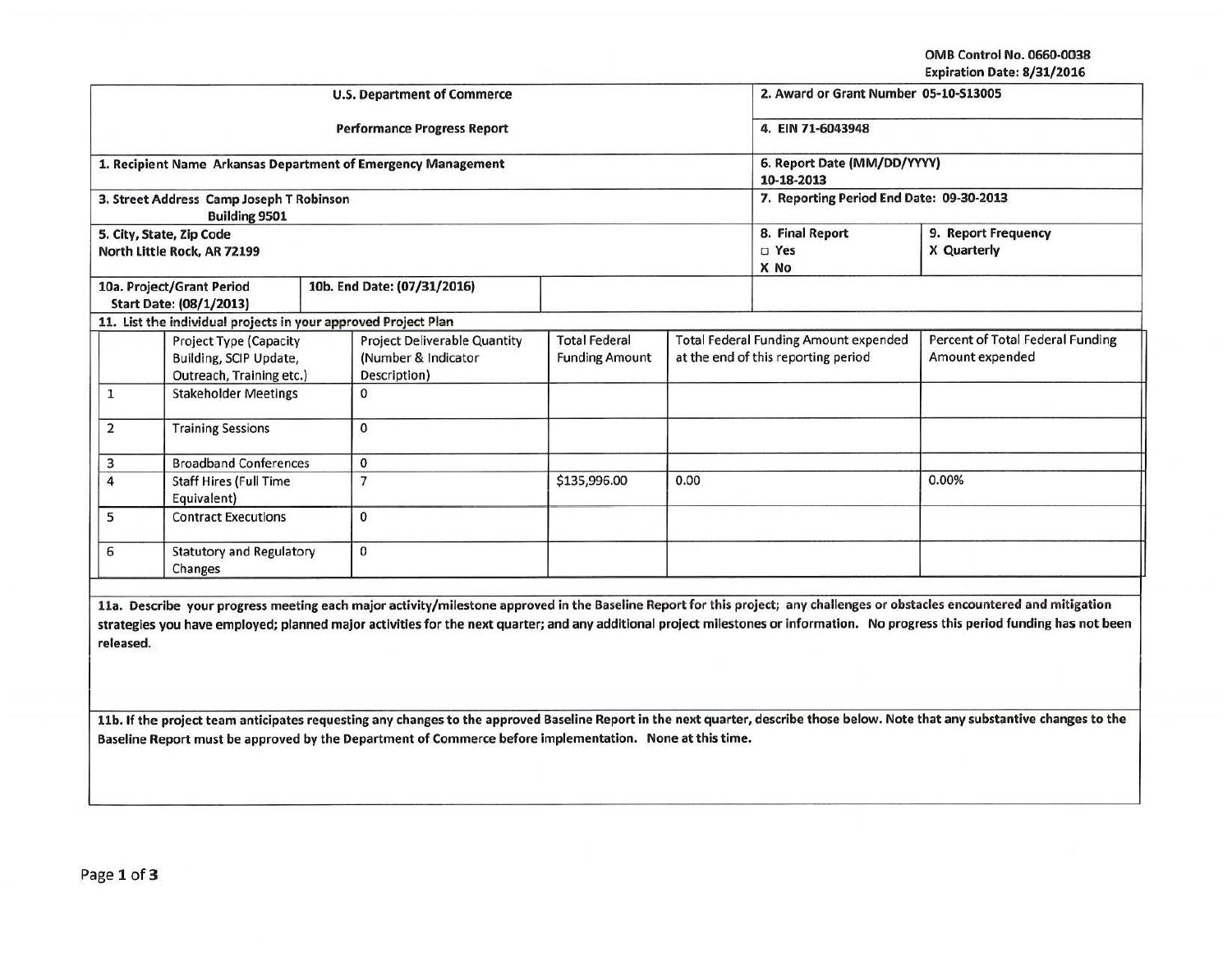llc. Provide any other information that would be useful to NTIA as it assesses this project's progress. Nothing to report at this time.

lld. Describe any success stories or best practices you have Identified. Please be as specific as possible. None at this time.

## 12. Personnel

12a. If the project is not fully staffed, describe how any lack of staffing may impact the project's time line and when the project will be fully staffed. Position staffing from federal funds will begin during the  $2^{nd}$  qtr.

## 12b. Staffing Table

| <b>Job Title</b>                 | FTE % | <b>Project(s) Assigned</b>                                                                                                         | Change |
|----------------------------------|-------|------------------------------------------------------------------------------------------------------------------------------------|--------|
| <b>SLIGP Program Coordinator</b> | 100%  | Will provide coordination for grant reporting and financial payouts.                                                               |        |
| Homeland Security Branch Manager | 10%   | Will provide oversight for all grants activities and reporting                                                                     |        |
| <b>IT Administrator</b>          | 10%   | Serves on the state broadband working group and provides technical assistance to<br><b>AICEC</b>                                   |        |
| <b>Accounting Branch Manager</b> | 2%    | Will conduct task and provide tracking for the disbursement of the entire grant funds                                              |        |
| <b>Financial Analyst</b>         | 3%    | Will provide oversight for the disbursements and tracking of funds                                                                 |        |
| <b>SWIC</b>                      | 50%   | Will oversee all interoperability coordination and is responsible for ensuring SCIP<br>initiatives are tracked and completed       |        |
| <b>AWIN Program Manager</b>      | 50%   | Has oversight of all public safety communication projects that the state undertakes and<br>will provide oversight for this project |        |

13. Subcontracts (Vendors and/or Subrecipients) Contracts started in 2<sup>nd</sup> qtr.

13a. Subcontracts Table -Include all subcontractors. The totals from this table must equal the "Subcontracts Total" in Question 14f.

| Name                                    | <b>Subcontract Purpose</b>                          | Type<br>(Vendor/Subrec.) | RFP/RFQ<br>Issued<br>(Y/N) | Contract<br>Executed<br>(Y/N) | Start<br>Date | End<br>Date | <b>Total Federal</b><br><b>Funds Allocated</b> | <b>Total Matching</b><br><b>Funds Allocated</b> | Project and % Assigned |
|-----------------------------------------|-----------------------------------------------------|--------------------------|----------------------------|-------------------------------|---------------|-------------|------------------------------------------------|-------------------------------------------------|------------------------|
| <b>Buford Goff</b><br>and<br>Associates | Development of<br><b>Project Management</b><br>plan | Vendor                   |                            |                               |               |             |                                                |                                                 |                        |